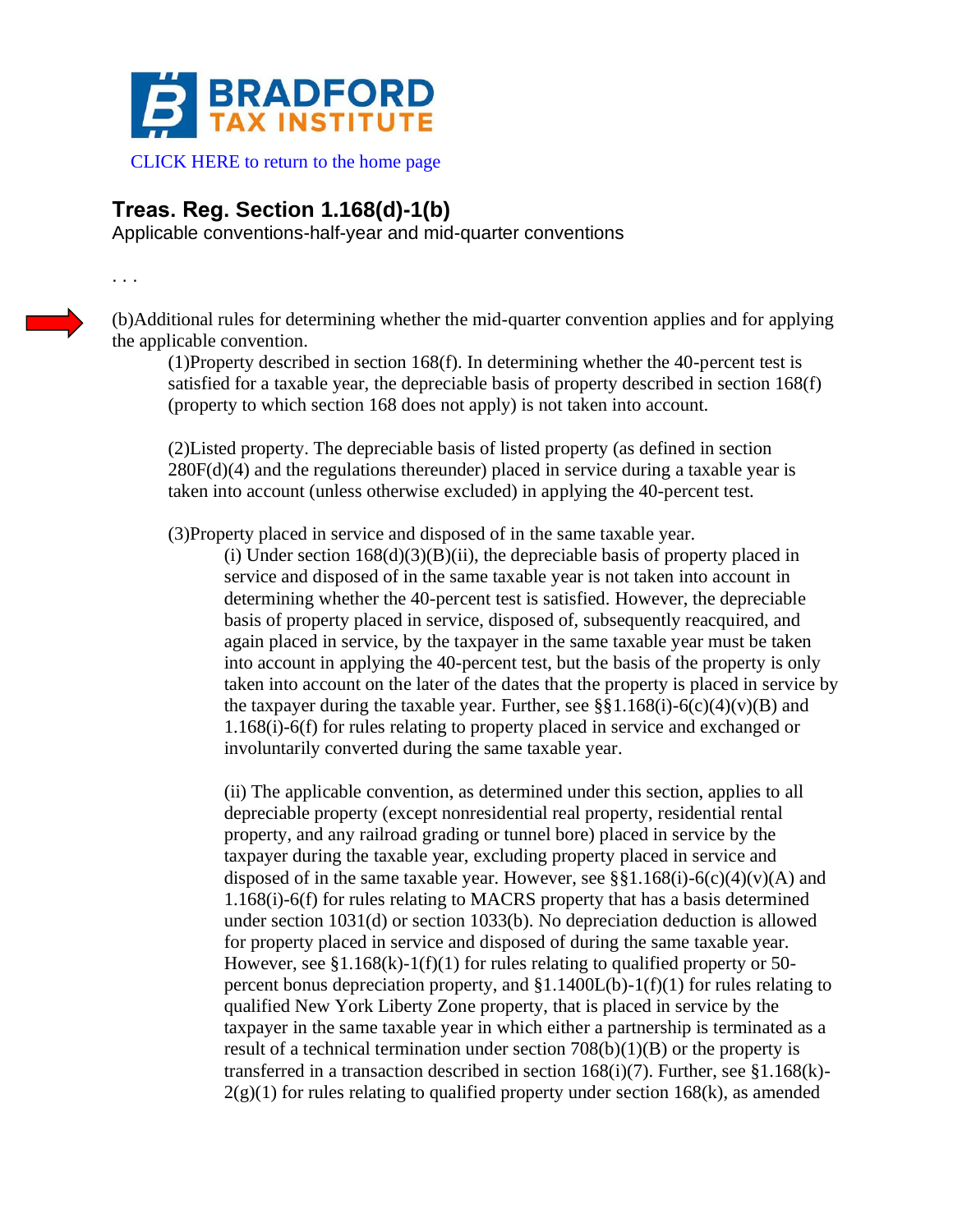by the Tax Cuts and Jobs Act, Public Law 115-97 (131 Stat. 2054 (December 22, 2017)), that is placed in service by the taxpayer in the same taxable year in which either a partnership is terminated as a result of a technical termination under section  $708(b)(1)(B)$  or the property is transferred in a transaction described in section 168(i)(7).

(4)Aggregate basis of property. For purposes of the 40-percent test, the term "aggregate basis of property" means the sum of the depreciable bases of all items of depreciable property that are taken into account in applying the 40-percent test. "Depreciable basis" means the basis of depreciable property for purposes of determining gain under sections 1011 through 1024. The depreciable basis for the taxable year the property is placed in service reflects the reduction in basis for-

(i) Any portion of the basis the taxpayer properly elects to treat as an expense under section 179;

(ii) Any adjustment to basis under section  $48(q)$ ; and

(iii) The percentage of the taxpayer's use of property for the taxable year other than in the taxpayer's trade or business (or for the production of income), but is determined before any reduction for depreciation under section 167(a) for that taxable year.

(5)Special rules for affiliated groups.

(i) In the case of a consolidated group (as defined in  $\S$  1.1502-1(h)), all members of the group that are included on the consolidated return are treated as one taxpayer for purposes of applying the 40-percent test. Thus, the depreciable bases of all property placed in service by members of a consolidated group during a consolidated return year are taken into account (unless otherwise excluded) in applying the 40-percent test to determine whether the mid-quarter convention applies to property placed in service by the members during the consolidated return year. The 40-percent test is applied separately to the depreciable bases of property placed in service by any member of an affiliated group that is not included in a consolidated return for the taxable year in which the property is placed in service.

(ii) In the case of a corporation formed by a member or members of a consolidated group and that is itself a member of the consolidated group ("newlyformed subsidiary"), the depreciable bases of property placed in service by the newly-formed subsidiary in the consolidated return year in which it is formed is included with the depreciable bases of property placed in service during the consolidated return year by the other members of the consolidated group in applying the 40-percent test. If depreciable property is placed in service by a newly-formed subsidiary during the consolidated return year in which it was formed, the newly-formed subsidiary is considered as being in existence for the entire consolidated return year for purposes of applying the applicable convention to determine when the recovery period begins.

(iii) The provisions of paragraph  $(b)(5)(ii)$  of this section are illustrated by the following example.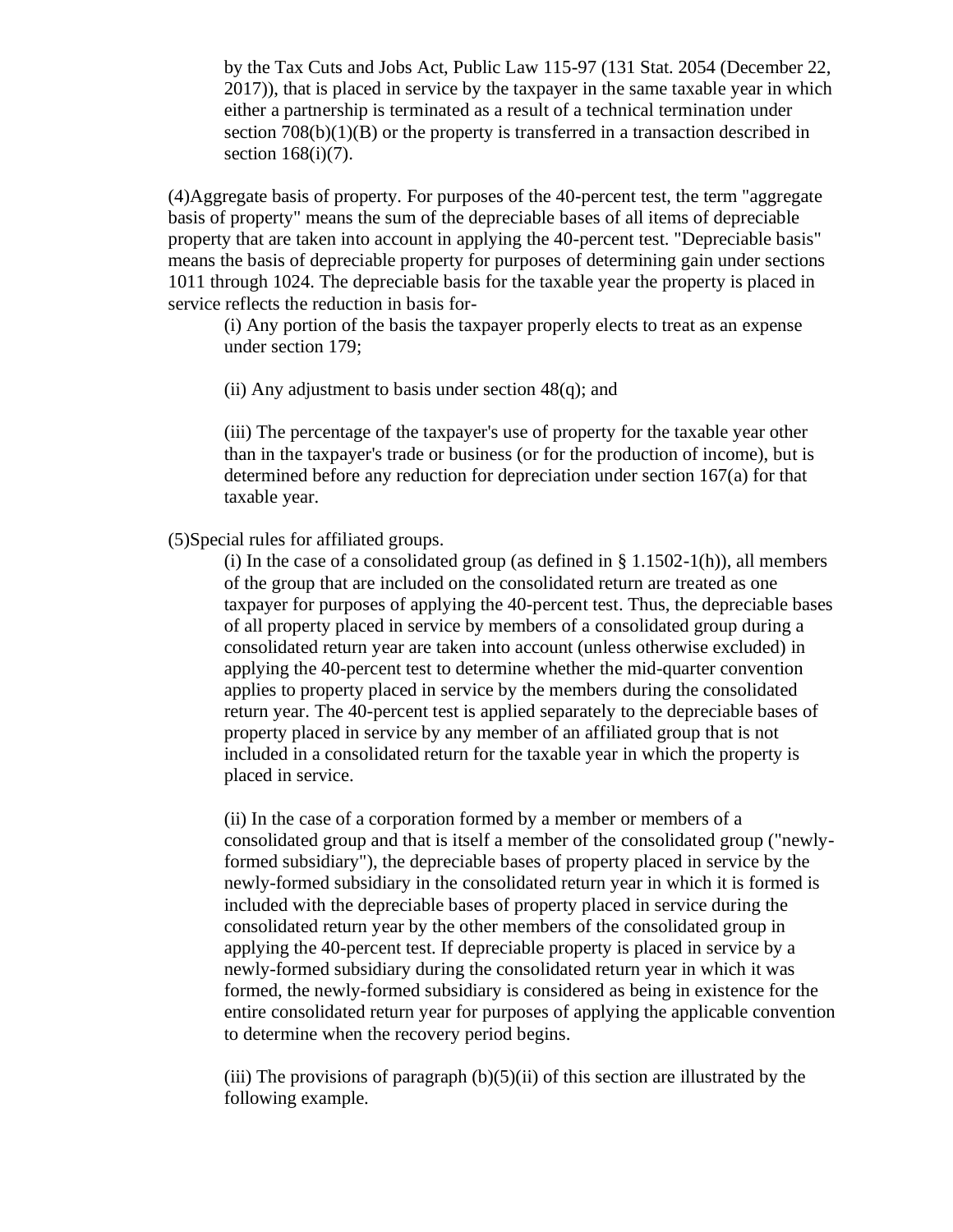Example. Assume a member of a consolidated group that files its return on a calendar-year basis forms a subsidiary on August 1. The subsidiary places depreciable property in service on August 5. If the mid-quarter convention applies to property placed in service by the members of the consolidated group (including the newly-formed subsidiary), the property placed in service by the subsidiary on August 5 is deemed placed in service on the mid-point of the third quarter of the consolidated return year (i.e., August 15). If the mid-quarter convention does not apply, the property is deemed placed in service on the mid-point of the consolidated return year (i.e., July 1).

(iv) In the case of a corporation that joins or leaves a consolidated group, the depreciable bases of property placed in service by the corporation joining or leaving the group during the portion of the consolidated return year that the corporation is a member of the consolidated group is included with the depreciable bases of property placed in service during the consolidated return year by the other members in applying the 40-percent test. The depreciable bases of property placed in service by the joining or leaving member in the taxable year before it joins or after it leaves the consolidated group is not taken into account by the consolidated group in applying the 40-percent test for the consolidated return year. If a corporation leaves a consolidated group and joins another consolidated group, each consolidated group takes into account, in applying the 40-percent test, the depreciable bases of property placed in service by the corporation while a member of the group.

(v) The provisions of paragraph  $(b)(5)(iv)$  of this section are illustrated by the following example.

Example. Assume Corporations A and B file a consolidated return on a calendaryear basis. Corporation C, also a calendar-year taxpayer, enters the consolidated group on July 1 and is included on the consolidated return for that taxable year. The depreciable bases of property placed in service by C during the period of July 1 to December 31 is included with the depreciable bases of property placed in service by A and B during the entire consolidated return year in applying the 40 percent test. The depreciable bases of property placed in service by C from January 1 to June 30 is not taken into account by the consolidated group in applying the 40-percent test. If C was a member of another consolidated group during the period from January 1 to June 30, that consolidated group would include the depreciable bases of property placed in service by C during that period.

(vi) A corporation that joins or leaves a consolidated group during a consolidated year is considered as being a member of the consolidated group for the entire consolidated return year for purposes of applying the applicable convention to determine when the recovery period begins for depreciable property placed in service by the corporation during the portion of the consolidated return year that the corporation is a member of the group.

(vii) If depreciable property is placed in service by a corporation in the taxable year ending immediately before it joins a consolidated group or beginning immediately after it leaves a consolidated group, the applicable convention is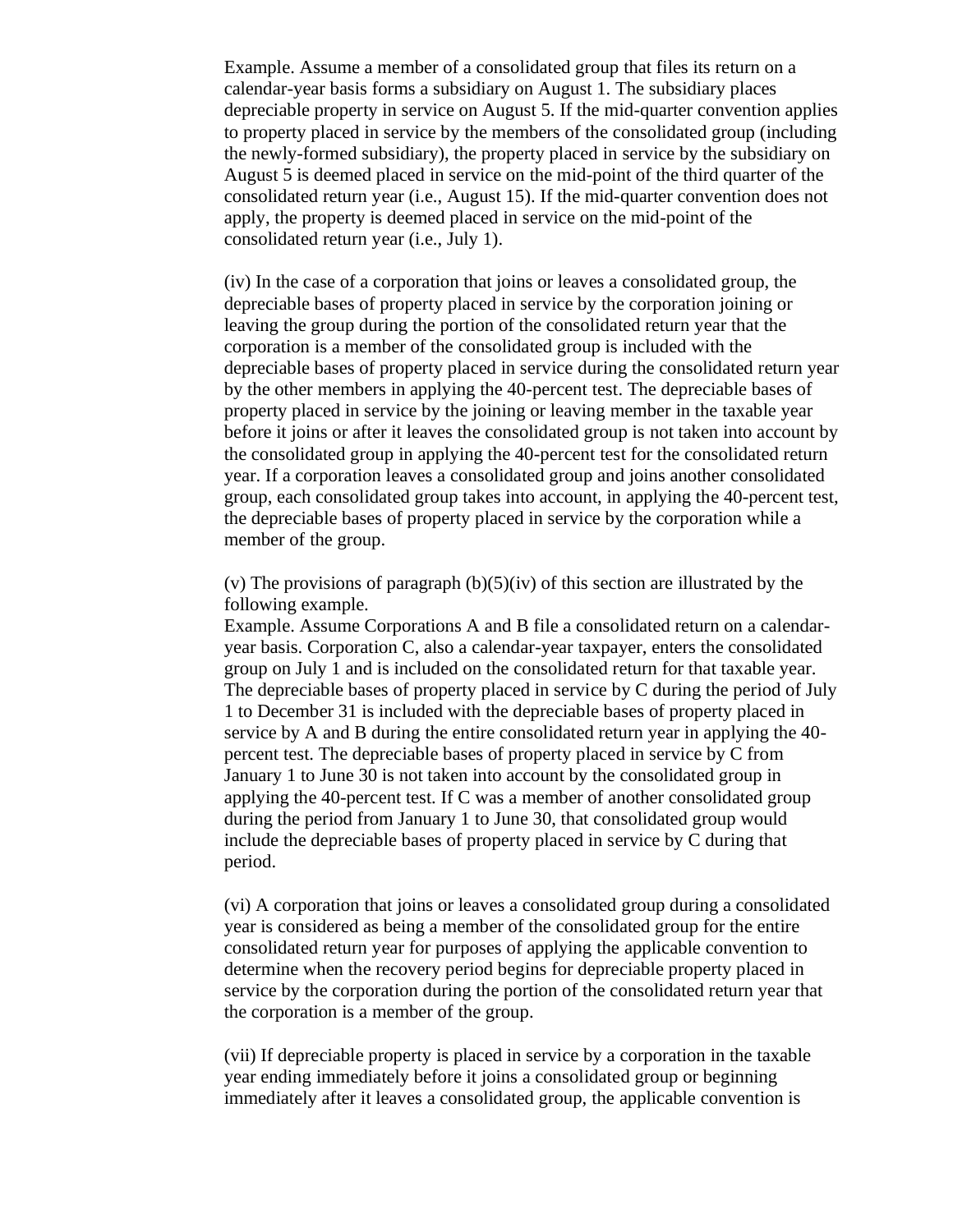applied to the property under either the full taxable year rules or the short taxable year rules, as applicable.

(viii) The provisions of paragraphs  $(d)(5)(vi)$  and (vii) of this section are illustrated by the following example.

Example. Assume that on July 1, C, a calendar-year corporation, joins a consolidated group that files a return on a calendar-year basis. The short taxable year rules apply to C for the period of January 1 to June 30. However, in applying the applicable convention to determine when the recovery period begins for depreciable property placed in service for the period of July 1 to December 31, C is considered as being a member of the consolidated group for the entire consolidated return year. Thus, if the half-year convention applies to depreciable property placed in service by the consolidated group (taking into account the depreciable bases of property placed in service by C after June 30), the property is deemed placed in service on the mid-point of the consolidated return year (i.e., July 1, if the group did not have a short taxable year).

(ix) In the case of a transfer of depreciable property between members of a consolidated group, the following special rules apply for purposes of applying the 40-percent test. Property that is placed in service by one member of a consolidated group and transferred to another member of the same group is considered as placed in service on the date that it is placed in service by the transferor member, and the date it is placed in service by the transferee member is disregarded. In the case of multiple transfers of property between members of a consolidated group, the property is considered as placed in service on the date that the first member places the property in service, and the dates it is placed in service by other members are disregarded. The depreciable basis of the transferred property that is taken into account in applying the 40-percent test is the depreciable basis of the property in the hands of the transferor member (as determined under paragraph (b)(4) of this section), or, in the case of multiple transfers of property between members, the depreciable basis in the hands of the first member that placed the property in service.

 $(x)$  The provisions of paragraph  $(b)(5)(ix)$  of this section are illustrated by the following example.

Example. Assume the ABC consolidated group files its return on a calendar-year basis. A, a member of the consolidated group, purchases depreciable property costing \$50,000 and places the property in service on January 5, 1991. On December 1, 1991, the property is transferred for \$75,000 to B, another member of the consolidated group. In applying the 40-percent test to the members of the consolidated group for 1991, the property is considered as placed in service on January 5, the date that A placed the property in service, and the depreciable basis of the property that is taken into account is \$50,000.

(6)Special rule for partnerships and S corporations. In the case of property placed in service by a partnership or an S corporation, the 40-percent test is generally applied at the partnership or corporate level. However, if a partnership or an S corporation is formed or availed of for the principal purpose of either avoiding the application of the mid-quarter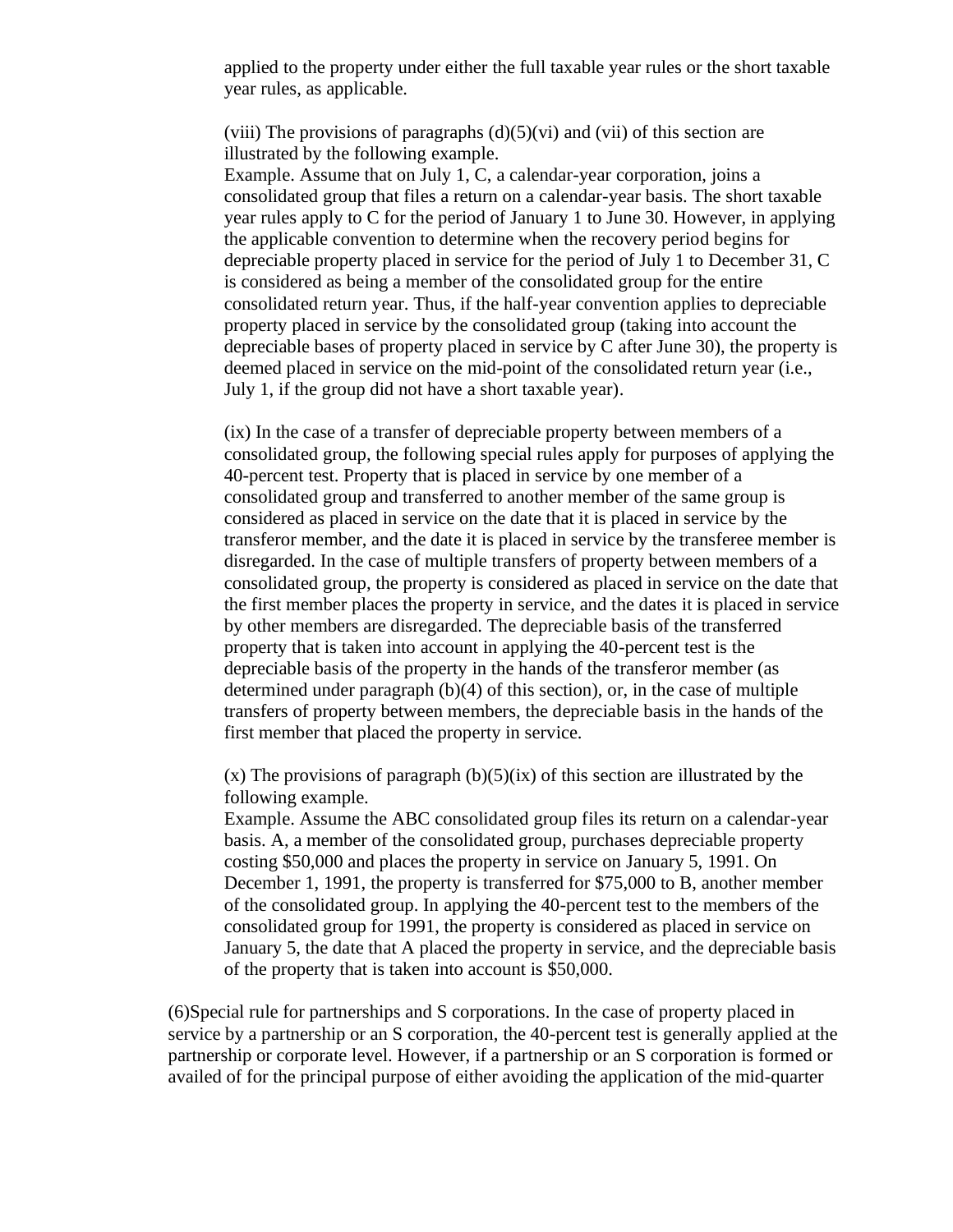convention or having the mid-quarter convention apply where it otherwise would not, the 40-percent test is applied at the partner, shareholder, or other appropriate level.

## (7)Certain nonrecognition transactions.

(i) Except as provided in paragraph (b)(6) of this section, if depreciable property is transferred in a transaction described in section  $168(i)(7)(B)(i)$  (other than in a transaction between members of a consolidated group) in the same taxable year that the property is placed in service by the transferor, the 40-percent test is applied by treating the transferred property as placed in service by the transferee on the date of transfer. Thus, if the aggregate basis of property (including the transferred property) placed in service by the transferee during the last three months of its taxable year exceeds 40 percent of the aggregate basis of property (including the transferred property) placed in service by the transferee during the taxable year, the mid-quarter convention applies to the transferee's depreciable property, including the transferred property. The depreciable basis of the transferred property is not taken into account by the transferor in applying the 40 percent test for the taxable year that the transferor placed the property in service.

(ii) In applying the applicable convention to determine when the recovery period for the transferred property begins, the date on which the transferor placed the property in service must be used. Thus, for example, if the mid-quarter convention applies, the recovery period for the transferred property begins on the mid-point of the quarter of the taxable year that the transferor placed the property in service. If the transferor placed the transferred property in service in a short taxable year, then for purposes of applying the applicable convention and allocating the depreciation deduction between the transferor and the transferee, the transferor is treated as having a full 12-month taxable year commencing on the first day of the short taxable year. The depreciation deduction for the transferor's taxable year in which the property was placed in service is allocated between the transferor and the transferee based on the number of months in the transferor's taxable year that each party held the property in service. For purposes of allocating the depreciation deduction, the transferor takes into account the month in which the property was placed in service but does not take into account the month in which the property was transferred. The transferee is allocated the remaining portion of the depreciation deduction for the transferor's taxable year in which the property was transferred. For the remainder of the transferee's current taxable year (if the transferee has a different taxable year than the transferor) and for subsequent taxable years, the depreciation deduction for the transferee is calculated by allocating to the transferee's taxable year the depreciation attributable to each recovery year, or portion thereof, that falls within the transferee's taxable year. However, see  $\S1.168(k)$ -2(g)(1)(iii) for a special rule regarding the allocation of the additional first year depreciation deduction in the case of certain contributions of property to a partnership under section 721.

(iii) If the applicable convention for the transferred property has not been determined by the time the transferor files its income tax return for the year of transfer because the transferee's taxable year has not ended, the transferor may use either the mid-quarter or the half-year convention in determining the depreciation deduction for the property. However, the transferor must specify on the